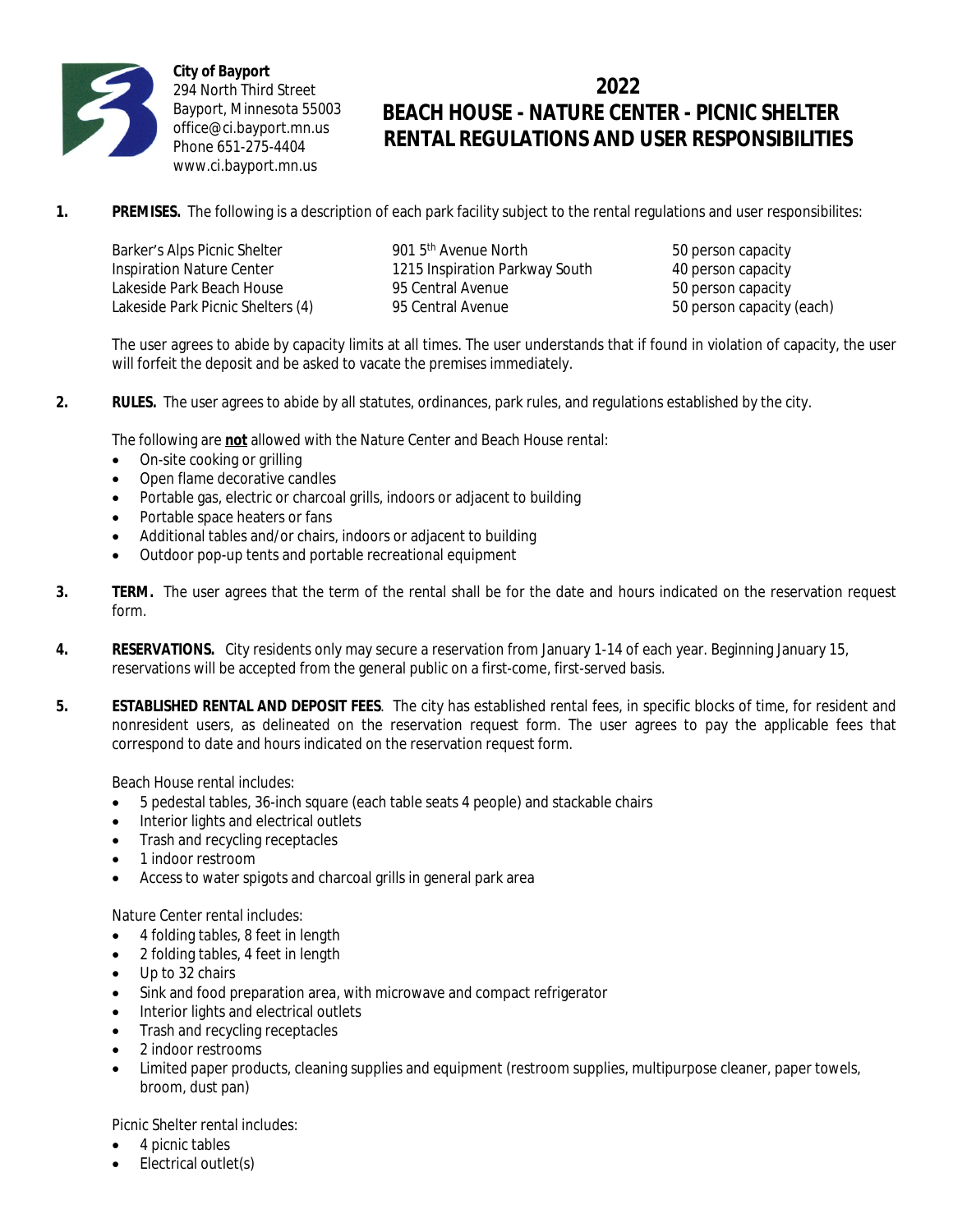Access to water spigots and charcoal grills in general park area

The rental fees **do not** include the following:

- Interior room setup or cleanup
- Access to storage/utility area
- Storage of gifts/decorations/supplies prior to or following rental
- Janitorial service
- Exclusive use of the exterior Beach House deck and patio area or exterior use of the Nature Center
- **6. PAYMENT OF DEPOSIT UPON RESERVATION.** A \$100.00 damage deposit **on a separate check** is due upon submittal of the Beach House and Nature Center application. Under no circumstances can a facility be reserved without full receipt of the request form, fees, and any applicable deposit.
- **7. PAYMENT OF RENTAL FEES.** The designated rental fee must be received at the time of the reservation.
- **8. REFUND OF RENTAL FEES.** No refunds will be issued due to inclement weather. If the reservation is cancelled at least 30 days in advance, a refund of any rental fees paid will be issued, and the \$100.00 deposit. There will be no refund of rental fees or deposit if the reservation is cancelled less than 30 days in advance; however, the rental fees and deposit may be applied to an alternate date during the same calendar year.
- **9. DAMAGES.** The user is responsible for any damages during the date and hours specified on the reservation request form. Damages include, but are not limited to, any loss, cleanup, or expenses incurred by the city, related to the Beach House, Nature Center, and picnic shelters, or their contents, by the user. If the city determines damages exist, the user's deposit will first be used to pay for the damages and/or cleanup. The user is advised that the deposit is not a limit of the user's liability to the city for said damages. Any expenses in excess of the deposit shall be paid immediately by the user. The user is also responsible for attorney's fees and costs incurred by the city to collect for damages, loss, expenses, or cleanup, as necessary. If the city determines that no damages exist as a result of the event, the city will destroy the user's deposit check within 10 business days following the date of the event.
- **10. SETUP AND CLEANUP.** Rental includes use of the items stated in paragraph 5. The user shall be responsible for the arrangement of tables and chairs for the event and reconfiguring tables and chairs following the event. The Beach House and Nature Center will not be available to the user before or after the designated rental times for setup or cleanup. As such, the user shall plan their event accordingly, to leave enough time to accomplish all setup and cleanup within the hours specified on the reservation request form.

Due to the limited seating capacity, no additional chairs or tables may be brought in by the user for use during the event, with the exception of one (1) banquet table, up to eight (8) feet in length, for display and/or serving of food and beverages at the Beach House. The user is responsible for providing and removing any tablecloths, napkins, table skirting, or chair cushions, if desired. The user may bring in decorations for the event, with the exception of confetti, but decorations cannot be nailed, taped, hung, glued, or in any way affixed in any manner to the walls or woodwork of the Beach House or Nature Center, and must be completely removed following the event.

The city will provide basic janitorial and maintenance services as needed for normal use, as determined by the city. The user shall provide all other cleanup and janitorial services as necessary, or the city will utilize the user's deposit to furnish additional janitorial services, as determined by the city.

**11. UTILITIES.** The city shall provide electricity and water for the Beach House and Nature Center for the date and hours specified on the reservation request form. However, the user understands that the city does not warrant that any of the utility services will be free from interruption from causes beyond the reasonable control of the city. Interruption of service does not render the city liable to the user for a refund of rental fees, nor does it relieve the user from performance of the user's obligations.

The user understands that the Beach House is not equipped with heat, air conditioning, or access to water beyond the sink and toilet provided in the restroom facilities. Water spigots are accessible in the general park area. The Beach House does include a gas fireplace that is available for optional use, weather permitting. However, the user shall understand that the fireplace is not capable of heating the entire Beach House, which should be taken into consideration for reservations made in the spring or fall months, or when cooler weather is expected. Portable space heaters and the like are strictly prohibited, unless special arrangements have been made with the city.